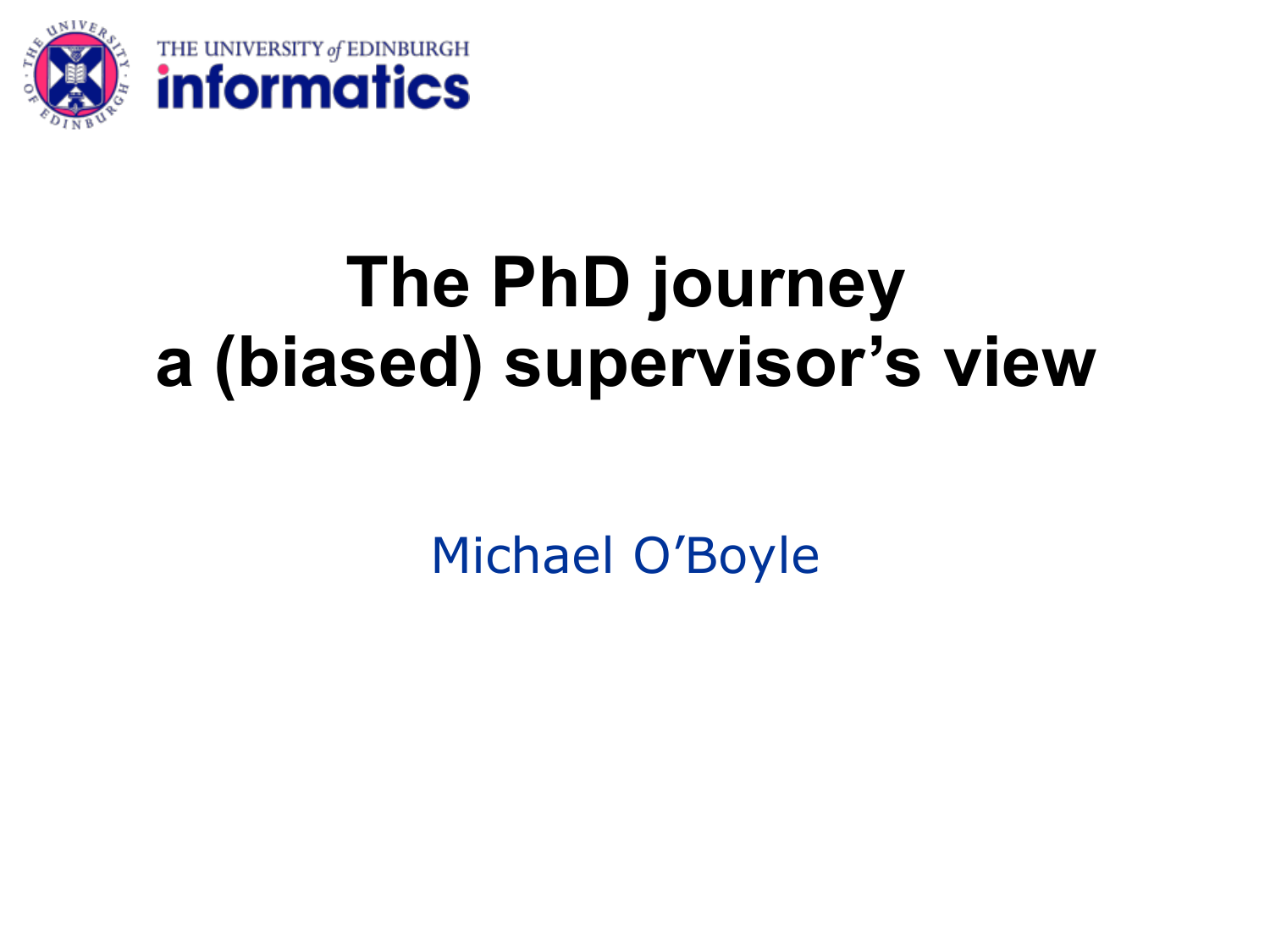# **Role of supervisor**

- An advisor not a boss
- **Mainly a guide** 
	- Help you get the best out of your time
- For me
	- Help get over fear of unknown
	- Understand research landscape rapidly
	- Get you connected
	- Sounding board for ideas
	- Challenge you to be innovative
	- Support you when the rejections arrive!
	- The best part of my job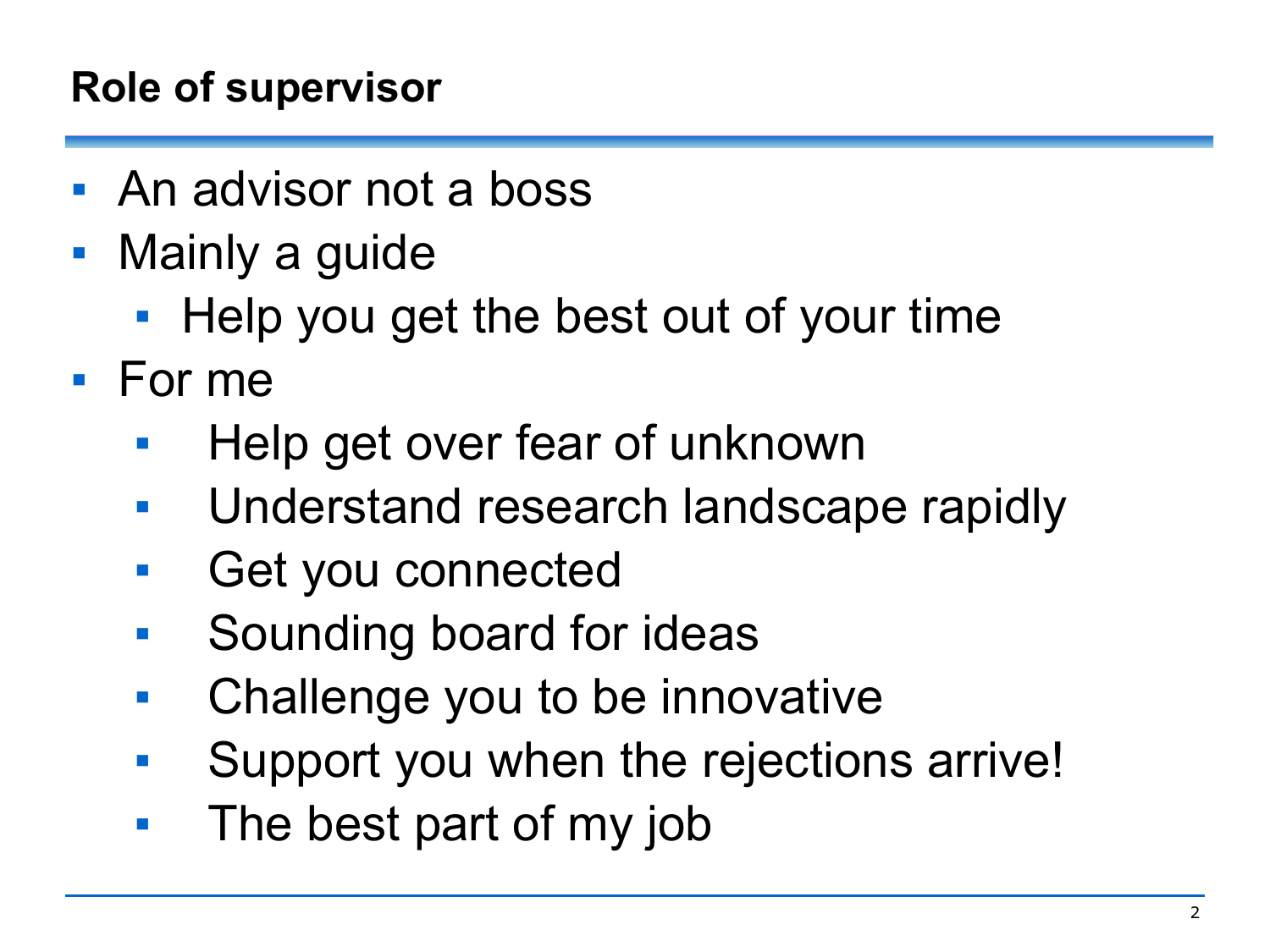- They are well-meaning but easily distracted!
- Make sure you see them regularly
	- **Expecially when things are going badly**
	- 1st year at least once a week
- Don't wait till meeting if an issue
	- Don't let things fester
- **Expectation discussion** 
	- Early on what are your goals after PhD?
	- What does you supervisor hope to achieve?
- Occasionally things don't work out
	- Change supervisor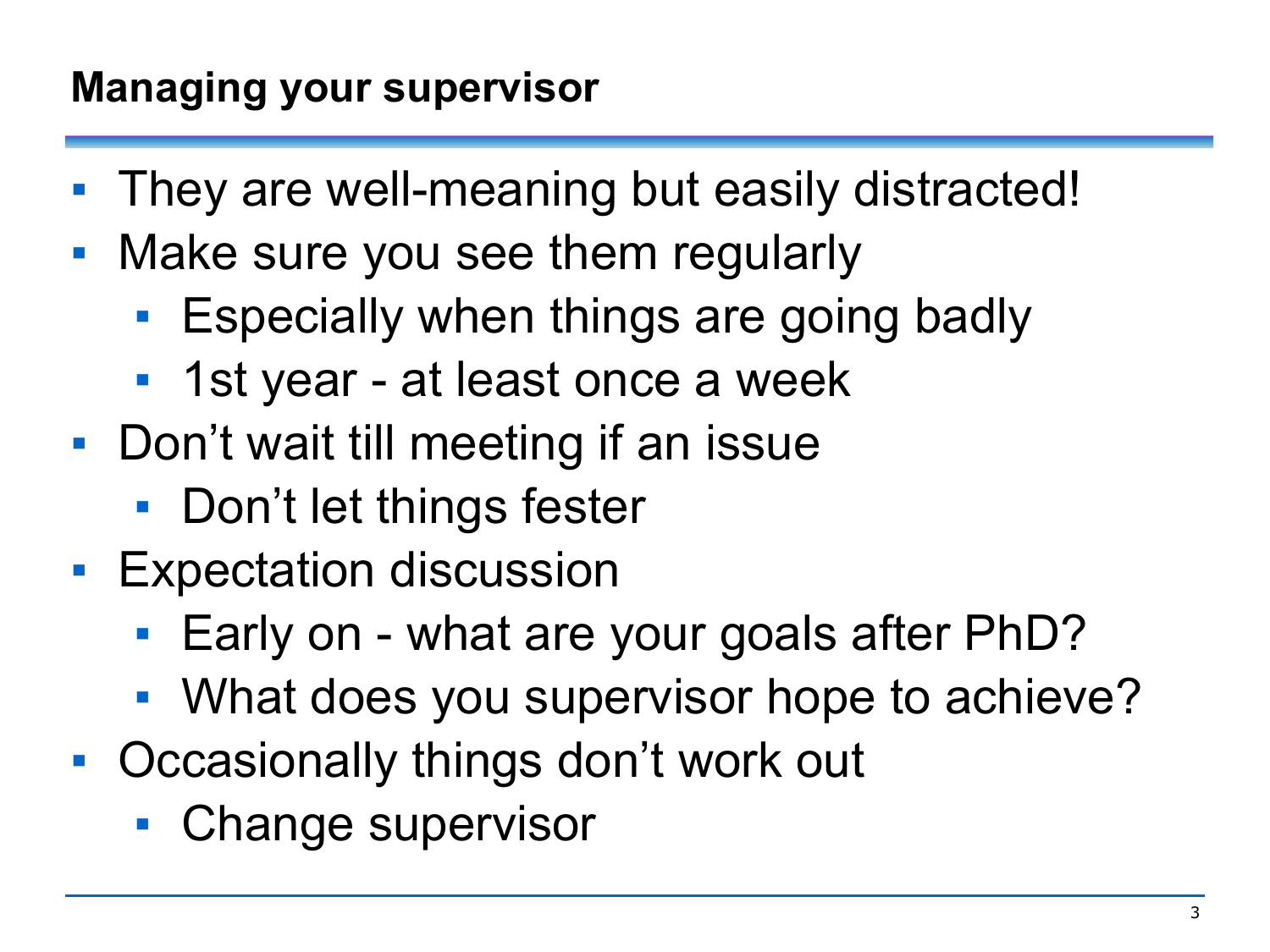- PhD time is precious manage it carefully
	- Schedule holidays and time to refresh
- **Plan your research around paper submissions** 
	- **In my area aim for one a year growing in** ambition
	- $\blacksquare$  e.g. 2-3 papers plus intro/related work = PhD
- Avoid rabbit holes evidence based PhD
	- Does your problem exist?
	- Can you estimate value of your solution before you develop it?
	- **EXPLEM** Is there a market for your solution?
	- **Probability of solution vs impact**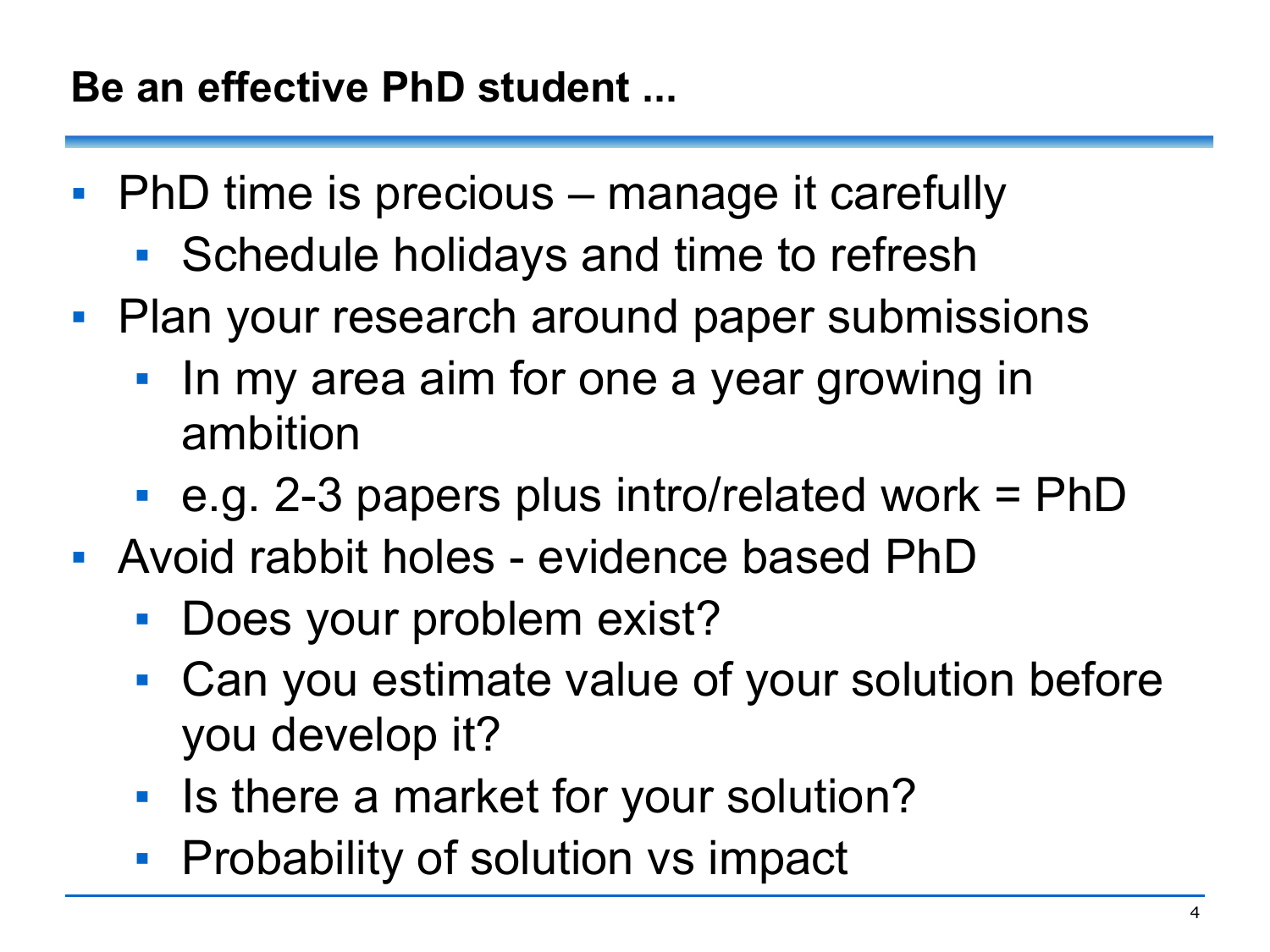### **Be an effective PhD student ...**

- Read extensively, widely and continuously
	- Get a wide network to test ideas
	- **Get feedback from supervisors** and colleagues about your plans
- Learn from the best role models
	- Seek out mentors
	- Joint work/papers
- Take control of your own destiny
- Read the *Researchers' Handbook* (Bundy et al.) [http://web.inf.ed.ac.uk/infweb/student-services/igs/phd/](http://web.inf.ed.ac.uk/infweb/student-services/igs/phd/training-development/researchers-handbook) [training-development/researchers-handbook](http://web.inf.ed.ac.uk/infweb/student-services/igs/phd/training-development/researchers-handbook)

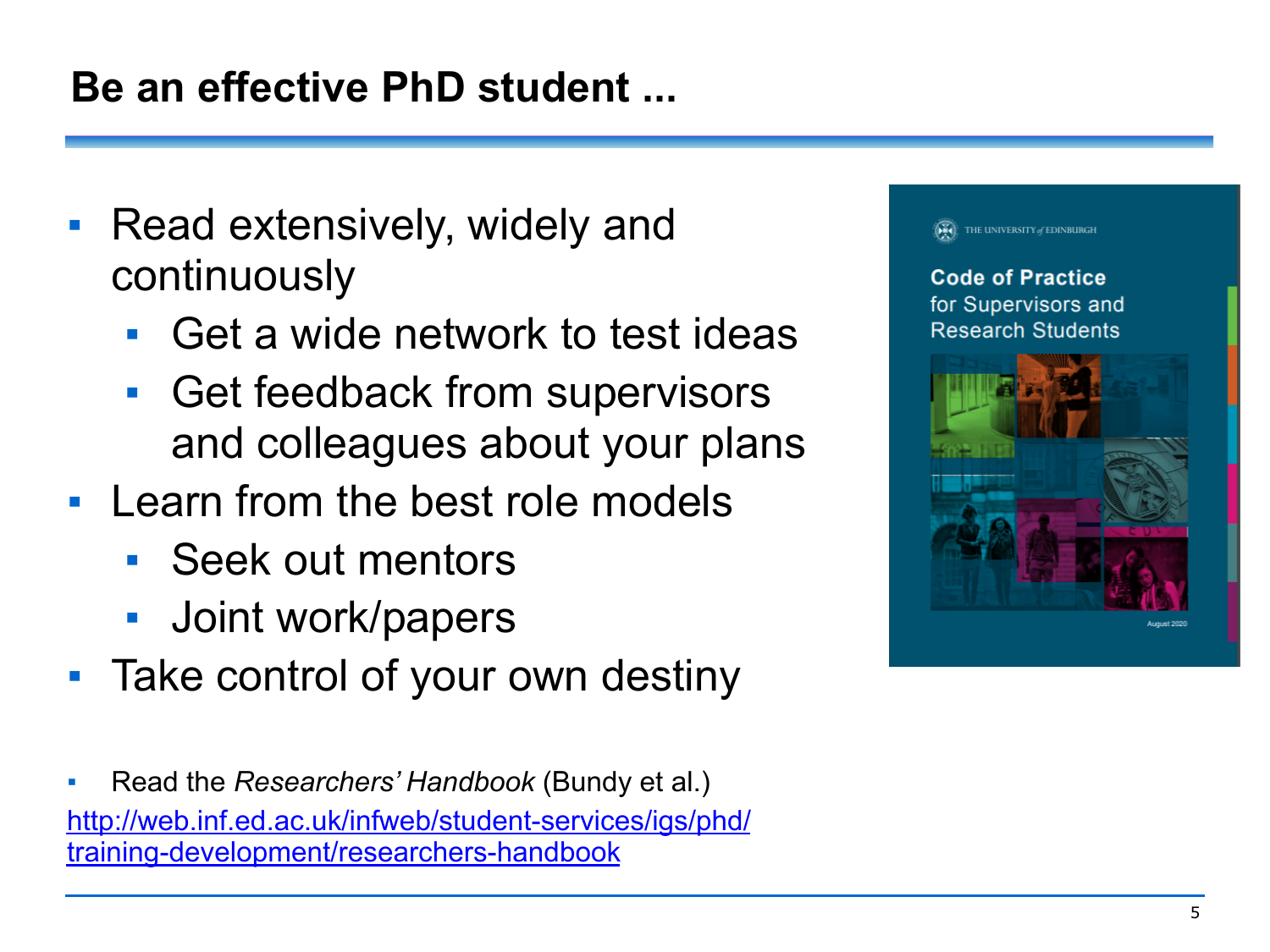# Useful Programme Information - Rules and Regulations

- **▪ Code of Practice for Supervisors and Research Students** 
	- Roles and responsibilities of students and supervisors
	- Managing the student-supervisor relationship
	- Organising supervisory meetings
	- Annual progression and review
	- Thesis preparation and assessment
	- Managing programme concessions (e.g. LoA, interruptions)
	- Other support  $-e.g.$  resolving problems

#### **▪ Postgraduate Research Degree Regulations (2020/21)**

- PGR programme regulations [http://](http://www.drps.ed.ac.uk/20-21/regulations/PGDRPS2020-21.pdf) [www.drps.ed.ac.uk/20-21/regulations/](http://www.drps.ed.ac.uk/20-21/regulations/PGDRPS2020-21.pdf) [PGDRPS2020-21.pdf](http://www.drps.ed.ac.uk/20-21/regulations/PGDRPS2020-21.pdf)
- **EXECTE:** Assessment regulations [https://www.ed.ac.uk/files/](https://www.ed.ac.uk/files/atoms/files/pgr_assessmentregulations.pdf) [atoms/files/pgr\\_assessmentregulations.pdf](https://www.ed.ac.uk/files/atoms/files/pgr_assessmentregulations.pdf)



**Code of Practice** for Supervisors and **Research Students** 



[https://www.ed.ac.uk/](https://www.ed.ac.uk/files/atoms/files/copsupervisorsresearchstudents.pdf) [files/atoms/files/](https://www.ed.ac.uk/files/atoms/files/copsupervisorsresearchstudents.pdf) [copsupervisorsresearch](https://www.ed.ac.uk/files/atoms/files/copsupervisorsresearchstudents.pdf) [students.pdf](https://www.ed.ac.uk/files/atoms/files/copsupervisorsresearchstudents.pdf)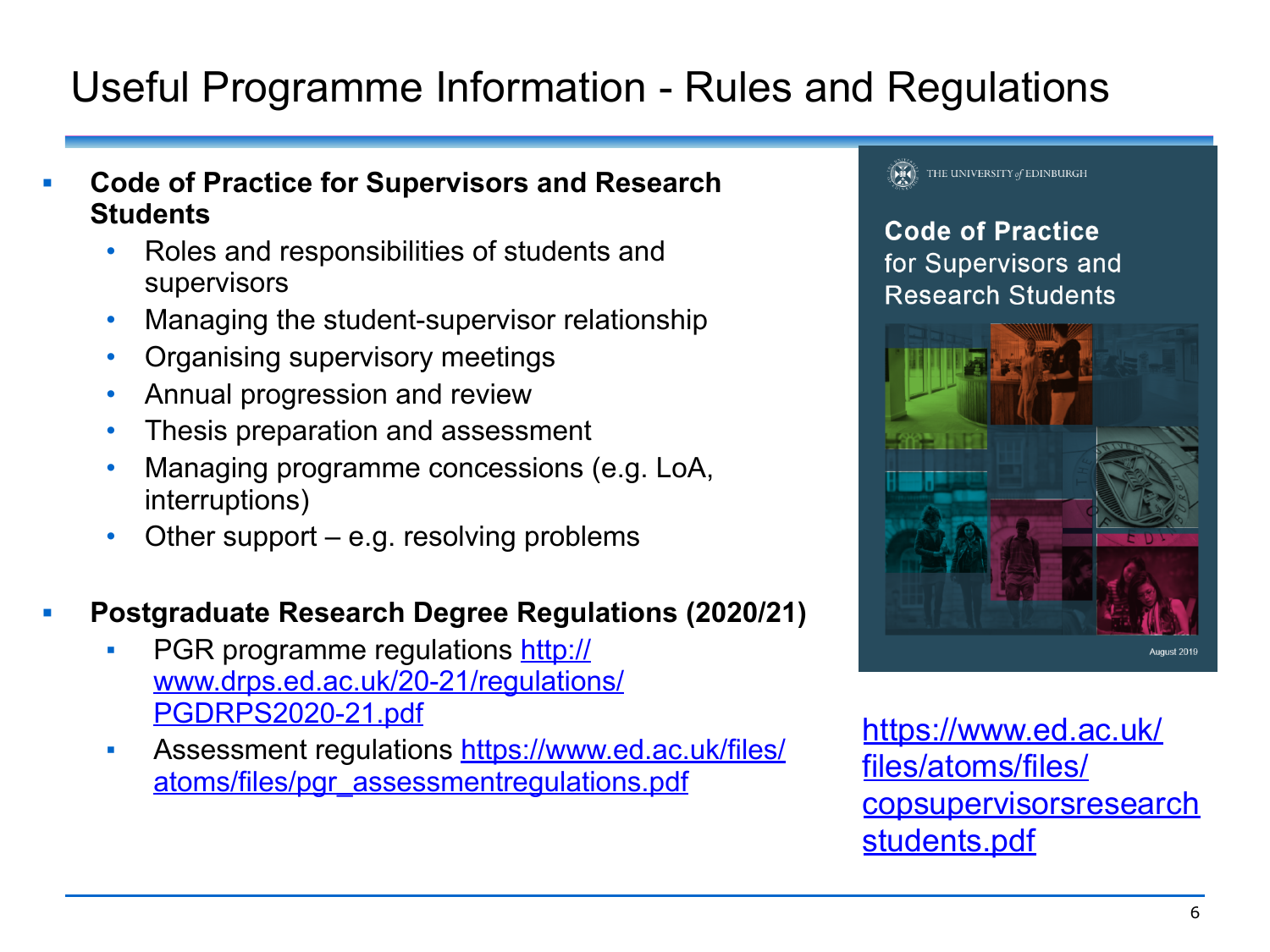### Staying on track = PhD Milestones

#### PhD Timeline (for standard 3 year PhD programmes)

| Year   | When     | What                                                                        | <b>Sept Start</b> |
|--------|----------|-----------------------------------------------------------------------------|-------------------|
| Year 1 | Month 1  | First Supervisor Meeting: identify career aspirations and<br>training needs | September         |
|        | Month 4  | Submit Outline Proposal and Literature Review                               | <b>December</b>   |
|        | Month 9  | Submit the First Year Review Document                                       | May               |
|        | Month 10 | <b>Formal First Year Review</b>                                             | June              |
|        | Month 12 | Supervisor completes the formal first year review report                    | August            |

<http://web.inf.ed.ac.uk/infweb/student-services/igs/phd/year-timelines>

- **▪ Recommended year 1 IAD training sessions**
	- **▪ "***How to do an Informatics PhD***", Oct 12th, 2021, Spring**
	- **▪ "***Preparing for 1st year review***" March.**

<http://web.inf.ed.ac.uk/infweb/studentservices/igs/phd/training-development/recommended-training>

- **▪ PhD Annual reviews in years 1, 2 and 3** 
	- important progression points, valuable feedback and support,
	- an opportunity to practice for the real viva.